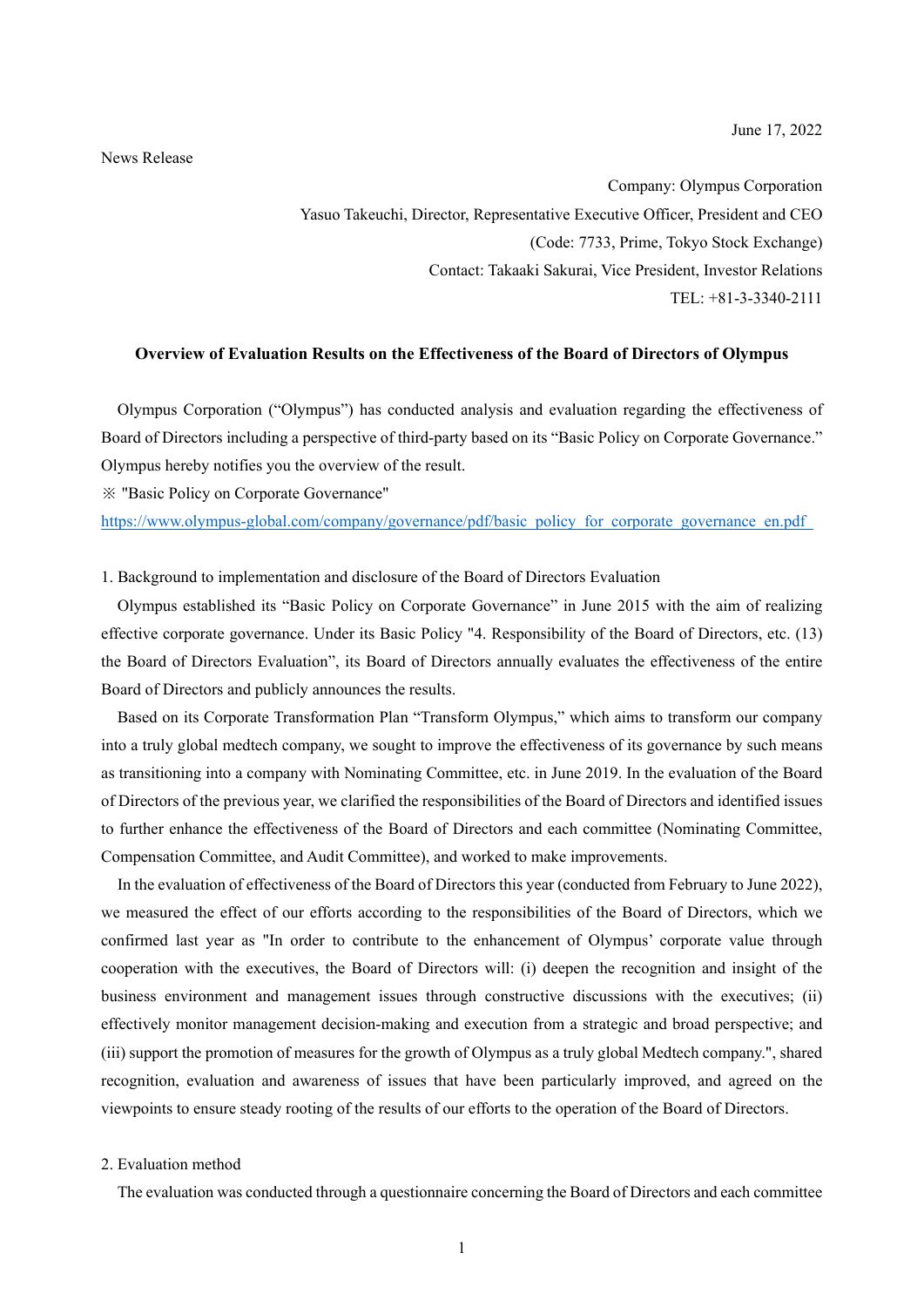for Directors (11 people) and Executive Officers (5 people), and discussion was held by all Directors. The questionnaire was conducted in order to measure the efficacies of efforts to improve effectiveness and to examine whether streamline was necessary. The questionnaire was conducted based on the knowledge of external consultants in order to objectively grasp the results and issues of the questionnaire. Based on the results of the questionnaire, discussion was held to obtain frank opinions of Directors on current evaluation and future issues. External consultants facilitated the discussion to objectively organize the issues and support the discussions. Subsequently, the Board of Directors shared necessary efforts to improve the effectiveness of Board of Directors based on the findings of the analyses based on the discussion.

#### 3. Summary of analyses and evaluation results

As a result of the analyses and evaluation, among the efforts intended from the last year's evaluation results (a summary of the results was disclosed in June 2021), Board of Directors evaluated that the foundations for fulfilling the aforementioned responsibilities of the Board of Directors are being laid. These efforts included effective implementation of Board Succession Plan aiming to realize the corporate strategy, increasing diversity in the composition of Board of Directors, and strengthening of the monitoring and executive functions under leadership of Chairman and the CEO, cooperating closely with each other based on mutually trusting relationship.

In particular, we confirmed that the "Culture of Board of Directors" is being fostered in such a relationship as "under the mutually trusting relations between monitoring and execution, the executives are promoting swift decision-making in the management to adapt execution to changes in the environment, and the Board of Directors is fostering a relationship through providing advisory functions and management oversight functions from strategic and broad perspectives to support the improvement of management quality through constructive discussions with executives."

The Board of Directors has confirmed that sustaining such "Culture of Board of Directors" is the foundation for Board of Directors to fulfill its responsibilities as described above, and that it continues to adapt the responsibility of the Board of Directors to changes in the business environment and management issues each time, as well as the optimal composition and operation of Board of Directors, thereby contributing to the enhancement of the corporate value of Olympus.

## 4. Future efforts

The Board of Directors of Olympus will further nurture the "Culture of Board of Directors" and strengthen the following initiatives in order to fulfill its responsibilities more effectively.

- (1) Deliberate on the Board of Directors meeting agenda in a more planned manner in relation to corporate strategy under collaboration of Chairman, CEO, and The Secretariat to appropriately narrow down the agenda and respond to environmental changes in a timely manner.
- (2) With regard to the execution report by Executive Officers, while taking into account the priorities of management issues and the monitoring items regarded as important by Board of Directors, we will strive to create ways to give importance to the "Focus Point of the Board of Directors" fostered based on a shared understanding through mutual feedback between monitoring and execution, in the axis of